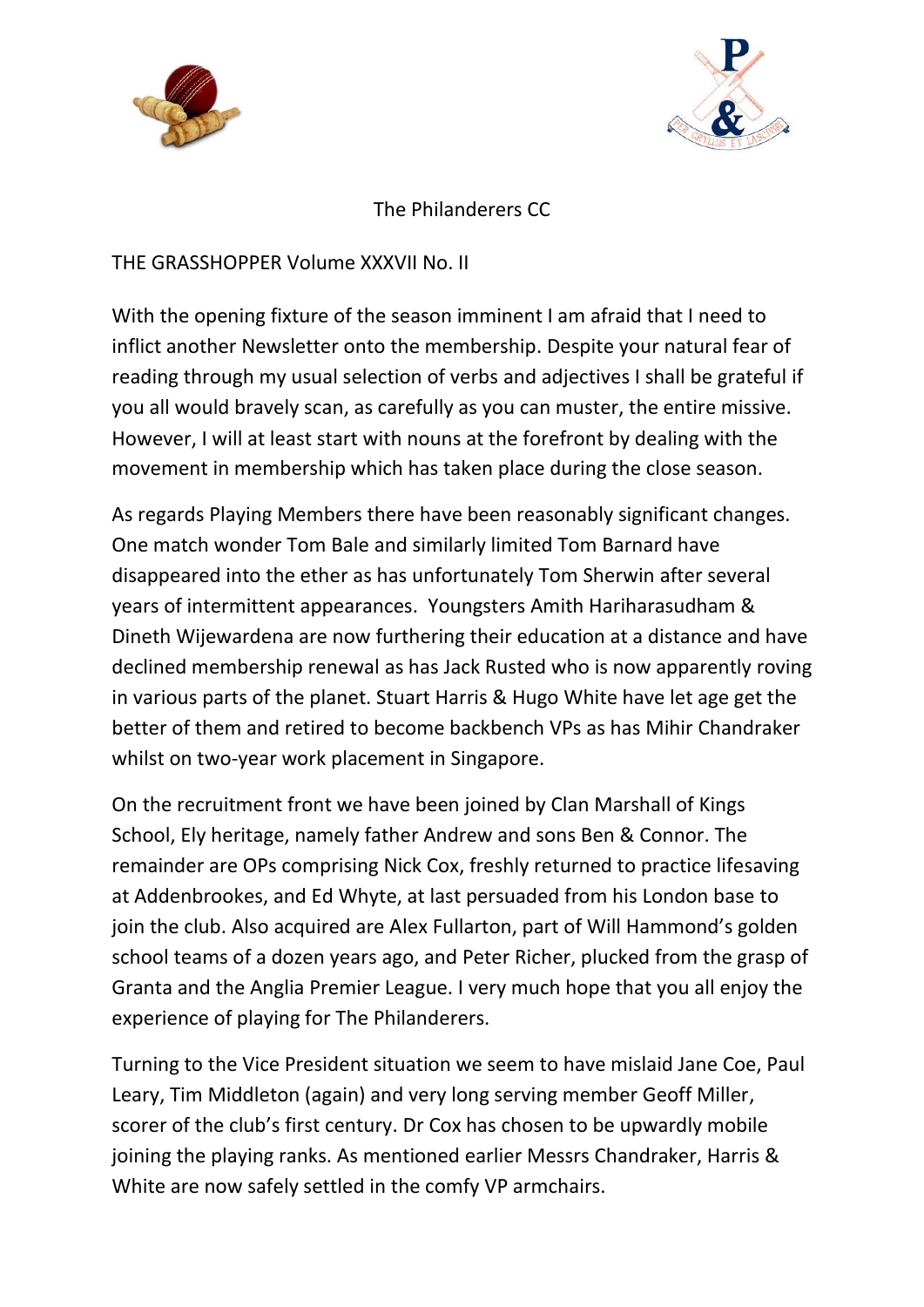Bear with me and keep going please as I turn to availability, sorry. It has been a real trial getting eleven players for the opening fixture with Crusaders although we've ended up with a strong XI albeit with no reserves. With a slightly smaller playing pool this season support must be stepped up. I believe that we shall just about be OK for the Sunday fixtures but I have severe doubts about being able to fulfil our midweek games, now reduced to 5. We need to attract more locally based players otherwise we are in danger of becoming exclusively a Sunday club.

In respect of playing please note that there are two relevant attachments. One is concerning insurance, or rather the lack of it, which everyone should read. The other pertains to club apparel which is set out for your delectation and is especially relevant to our new members. Ideally, I would like all players to have at least a club shirt.

The fixture cards have been printed and will be made available from now onwards for those who actually have a mantlepiece or still wear a jacket (with an inside pocket). Such individuals are of-course becoming ever rarer!

Socially the Elders are still enjoying their regular lunches and Gerald Coteman kindly organised a popular curry evening recently and a photograph of this joyous occasion is placed at the foot of this Newsletter.

Well, you will be relieved to know that the end is nigh. Just a reminder that increased availability will be incredibly helpful as would generally prompter responses to my "selection" emails please. Above all enjoy the cricket.

Phil

25th April, 2022

www.thephilandererscc.net